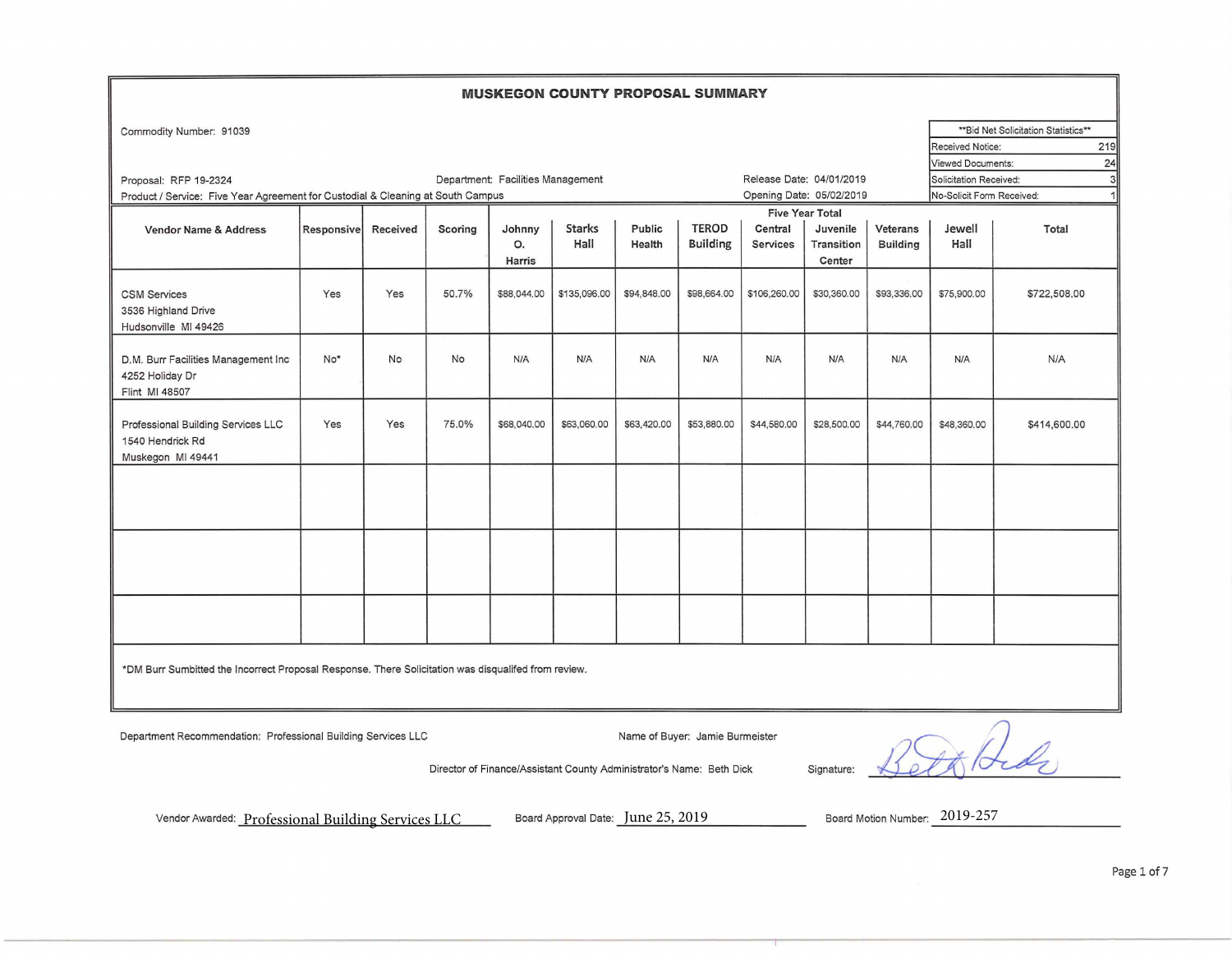|                                                                                 |                                                               |                       |                  |                                                        |                            |                                  | <b>MUSKEGON COUNTY PROPOSAL SUMMARY</b> |                           |              |                                                                                            |  |
|---------------------------------------------------------------------------------|---------------------------------------------------------------|-----------------------|------------------|--------------------------------------------------------|----------------------------|----------------------------------|-----------------------------------------|---------------------------|--------------|--------------------------------------------------------------------------------------------|--|
| Commodity Number: 91039                                                         |                                                               |                       |                  |                                                        |                            |                                  |                                         |                           |              | ** Bid Net Solicitation Statistics**<br>219<br>Received Notice:<br>Viewed Documents:<br>24 |  |
| Proposal: RFP 19-2324                                                           | Release Date: 04/01/2019<br>Department: Facilities Management |                       |                  |                                                        |                            |                                  |                                         |                           |              |                                                                                            |  |
| Product / Service: Five Year Agreement for Custodial & Cleaning at South Campus |                                                               |                       |                  |                                                        |                            |                                  |                                         | Opening Date: 05/02/2019  |              | No-Solicit Form Received:<br>1                                                             |  |
| Year 1                                                                          |                                                               |                       |                  |                                                        |                            |                                  |                                         |                           |              |                                                                                            |  |
| <b>Vendor Name</b>                                                              | Johnny<br>$\circ$<br>Harris                                   | <b>Starks</b><br>Hall | Public<br>Health | <b>TEROD</b>                                           | Central<br><b>Services</b> | Juvenile<br>Transition<br>Center | Veterans<br><b>Building</b>             | Jewell<br>Hall            | Total        | Comments                                                                                   |  |
| <b>CSM Services</b><br>3536 Highland Drive<br>Hudsonville MI 49426              | \$17,400.00                                                   |                       |                  | $$26,700.00$   \$18,744.00   \$19,500.00   \$21,000.00 |                            | \$6,000.00                       |                                         | $$18,444.00$ $$15,000.00$ | \$142,788.00 |                                                                                            |  |
| D.M. Burr Facilities Management Inc<br>4252 Holiday Dr<br>Flint MI 48507        | N/A                                                           | N/A                   | N/A              | N/A                                                    | N/A                        | N/A                              | N/A                                     | N/A                       | N/A          |                                                                                            |  |
| Professional Building Services LLC<br>1540 Hendrick Rd<br>Muskegon MI 49441     | \$13,608.00                                                   |                       |                  | \$12,612.00   \$12,684.00   \$10,776.00                | \$8,916.00                 | \$5,700.00                       | \$8,952.00                              | \$9,672.00                | \$82,920.00  |                                                                                            |  |
|                                                                                 |                                                               |                       |                  |                                                        |                            |                                  |                                         |                           |              |                                                                                            |  |
|                                                                                 |                                                               |                       |                  |                                                        |                            |                                  |                                         |                           |              |                                                                                            |  |
|                                                                                 |                                                               |                       |                  |                                                        |                            |                                  |                                         |                           |              |                                                                                            |  |
|                                                                                 |                                                               |                       |                  |                                                        |                            |                                  |                                         |                           |              |                                                                                            |  |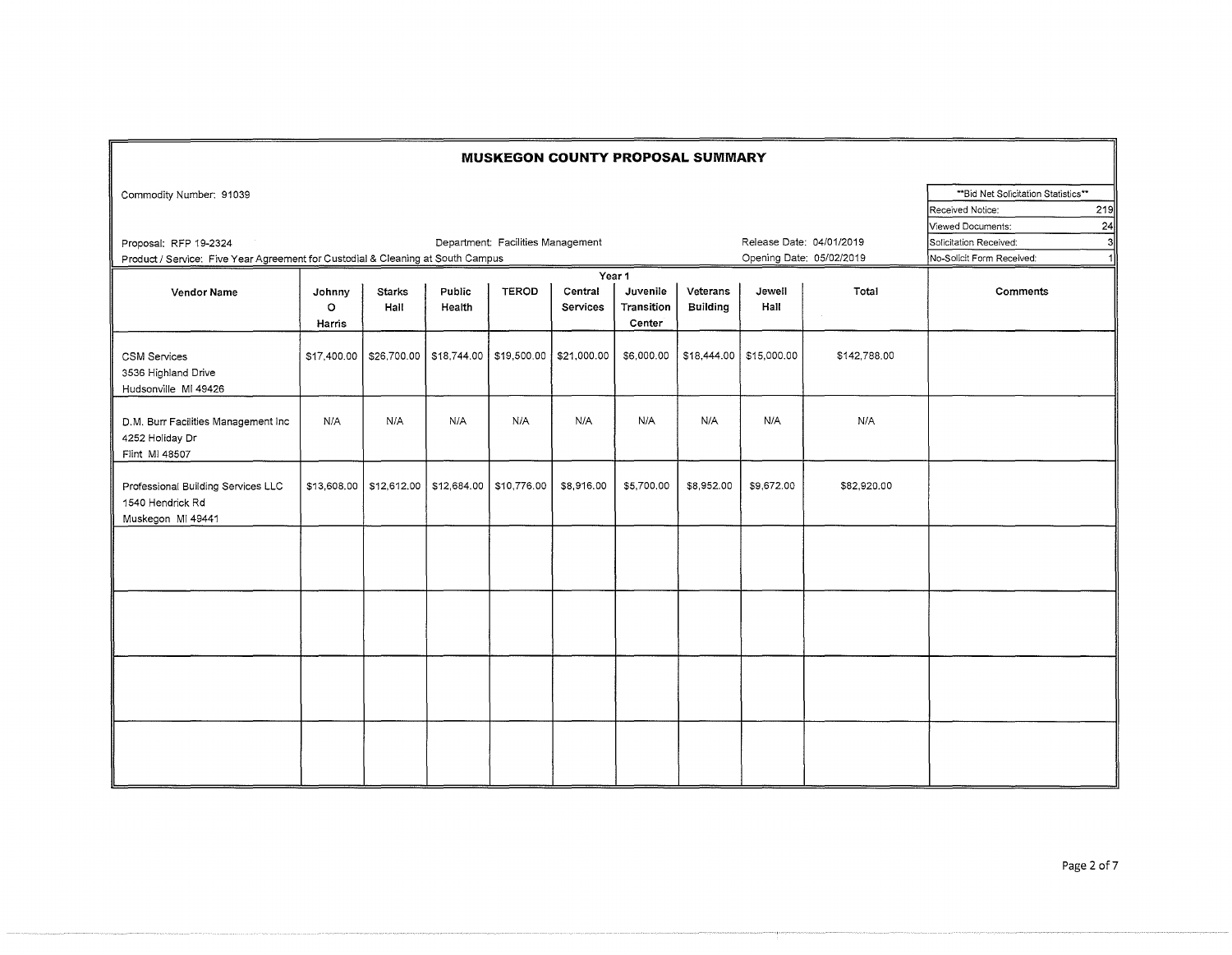|                                                                                                          |                             |                       |                                          |              | <b>MUSKEGON COUNTY PROPOSAL SUMMARY</b> |                                            |                                                                          |                           |              |                                                          |     |
|----------------------------------------------------------------------------------------------------------|-----------------------------|-----------------------|------------------------------------------|--------------|-----------------------------------------|--------------------------------------------|--------------------------------------------------------------------------|---------------------------|--------------|----------------------------------------------------------|-----|
| Commodity Number: 91039                                                                                  |                             |                       |                                          |              |                                         |                                            |                                                                          |                           |              | ** Bid Net Solicitation Statistics**<br>Received Notice: | 219 |
| Proposal: RFP 19-2324<br>Product / Service: Five Year Agreement for Custodial & Cleaning at South Campus |                             |                       | Department: Facilities Management        |              | Release Date: 04/01/2019                | Opening Date: 05/02/2019                   | Viewed Documents:<br>Solicitation Received:<br>No-Solicit Form Received: | 24<br>зІ                  |              |                                                          |     |
|                                                                                                          |                             |                       |                                          |              |                                         |                                            |                                                                          |                           |              |                                                          |     |
| <b>Vendor Name</b>                                                                                       | Johnny<br>$\circ$<br>Harris | <b>Starks</b><br>Hall | Public<br>Health                         | <b>TEROD</b> | Central<br>Services                     | Year 2<br>Juvenile<br>Transition<br>Center | Veterans<br><b>Building</b>                                              | Jewell<br>Hall            | Total        | <b>Comments</b>                                          |     |
| <b>CSM Services</b><br>3536 Highland Drive<br>Hudsonville MI 49426                                       |                             |                       | $$17,400.00$   \$26,700.00   \$18,744.00 |              | \$19,500.00 \$21,000.00                 | \$6,000.00                                 |                                                                          | $$18,444.00$ $$15,000.00$ | \$142,788.00 |                                                          |     |
| D.M. Burr Facilities Management Inc<br>4252 Holiday Dr<br>Flint MI 48507                                 | N/A                         | N/A                   | N/A                                      | N/A          | N/A                                     | N/A                                        | N/A                                                                      | N/A                       | N/A          |                                                          |     |
| Professional Building Services LLC<br>1540 Hendrick Rd<br>Muskegon MI 49441                              | \$13,608.00                 |                       | \$12,612.00   \$12,684.00   \$10,776.00  |              | \$8,916.00                              | \$5,700.00                                 | \$8,952.00                                                               | \$9,672.00                | \$82,920.00  |                                                          |     |
|                                                                                                          |                             |                       |                                          |              |                                         |                                            |                                                                          |                           |              |                                                          |     |
|                                                                                                          |                             |                       |                                          |              |                                         |                                            |                                                                          |                           |              |                                                          |     |
|                                                                                                          |                             |                       |                                          |              |                                         |                                            |                                                                          |                           |              |                                                          |     |
|                                                                                                          |                             |                       |                                          |              |                                         |                                            |                                                                          |                           |              |                                                          |     |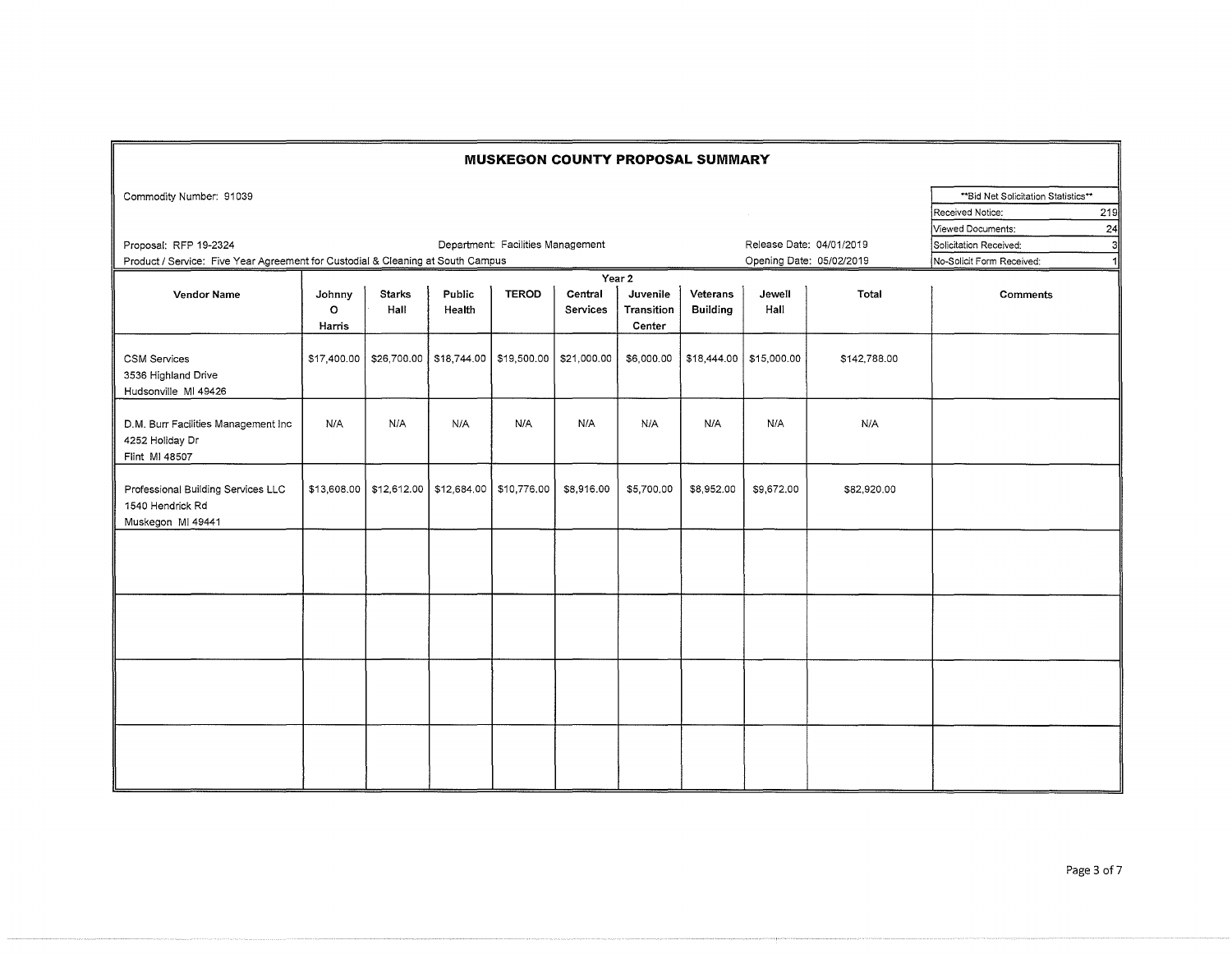|                                                                                 |                             |                                          |                  |                                   | <b>MUSKEGON COUNTY PROPOSAL SUMMARY</b> |                                  |                           |                         |                          |                                                                               |           |
|---------------------------------------------------------------------------------|-----------------------------|------------------------------------------|------------------|-----------------------------------|-----------------------------------------|----------------------------------|---------------------------|-------------------------|--------------------------|-------------------------------------------------------------------------------|-----------|
| Commodity Number: 91039                                                         |                             |                                          |                  |                                   |                                         |                                  |                           |                         |                          | ** Bid Net Solicitation Statistics**<br>Received Notice:<br>Viewed Documents: | 219<br>24 |
| Proposal: RFP 19-2324                                                           |                             |                                          |                  | Department: Facilities Management |                                         |                                  |                           |                         | Release Date: 04/01/2019 | Solicitation Received:                                                        | -31       |
| Product / Service: Five Year Agreement for Custodial & Cleaning at South Campus |                             |                                          |                  |                                   |                                         | Opening Date: 05/02/2019         | No-Solicit Form Received: |                         |                          |                                                                               |           |
| Year 3                                                                          |                             |                                          |                  |                                   |                                         |                                  |                           |                         |                          |                                                                               |           |
| <b>Vendor Name</b>                                                              | Johnny<br>$\circ$<br>Harris | <b>Starks</b><br>Hall                    | Public<br>Health | <b>TEROD</b>                      | Central<br>Services                     | Juvenile<br>Transition<br>Center | Veterans<br>Building      | Jewell<br>Hall          | Total                    | <b>Comments</b>                                                               |           |
| <b>CSM Services</b><br>3536 Highland Drive<br>Hudsonville MI 49426              |                             | $$17,400.00$   \$26,700.00   \$18,744.00 |                  |                                   | \$19,500.00 \$21,000.00                 | \$6,000.00                       |                           | \$18,444.00 \$15,000.00 | \$142,788.00             |                                                                               |           |
| D.M. Burr Facilities Management Inc<br>4252 Holiday Dr<br>Flint MI 48507        | N/A                         | N/A                                      | N/A              | N/A                               | N/A                                     | N/A                              | N/A                       | N/A                     | N/A                      |                                                                               |           |
| Professional Building Services LLC<br>1540 Hendrick Rd<br>Muskegon MI 49441     | \$13,608.00                 | \$12,612.00                              |                  | \$12,684.00 \$10,776.00           | \$8,916.00                              | \$5,700.00                       | \$8,952.00                | \$9,672.00              | \$82,920.00              |                                                                               |           |
|                                                                                 |                             |                                          |                  |                                   |                                         |                                  |                           |                         |                          |                                                                               |           |
|                                                                                 |                             |                                          |                  |                                   |                                         |                                  |                           |                         |                          |                                                                               |           |
|                                                                                 |                             |                                          |                  |                                   |                                         |                                  |                           |                         |                          |                                                                               |           |
|                                                                                 |                             |                                          |                  |                                   |                                         |                                  |                           |                         |                          |                                                                               |           |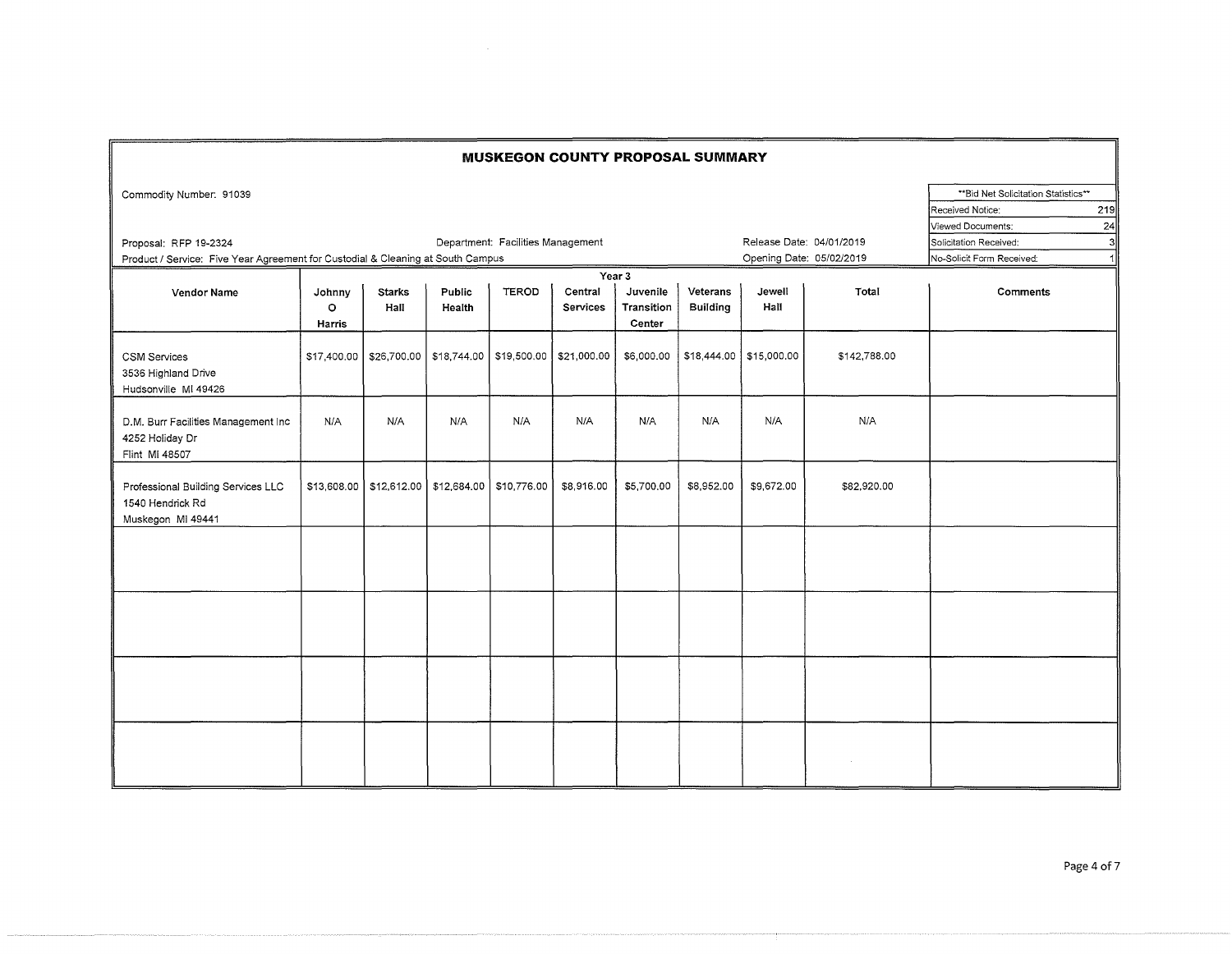|                                                                                 |                             |                       |                                     |                                   | <b>MUSKEGON COUNTY PROPOSAL SUMMARY</b> |                                  |                             |                         |              |                                                                                            |
|---------------------------------------------------------------------------------|-----------------------------|-----------------------|-------------------------------------|-----------------------------------|-----------------------------------------|----------------------------------|-----------------------------|-------------------------|--------------|--------------------------------------------------------------------------------------------|
| Commodity Number: 91039                                                         |                             |                       |                                     |                                   |                                         |                                  |                             |                         |              | ** Bid Net Solicitation Statistics**<br>219<br>Received Notice:<br>Viewed Documents:<br>24 |
| Proposal: RFP 19-2324                                                           |                             |                       |                                     | Department: Facilities Management |                                         |                                  |                             | Release Date:           |              | Solicitation Received:<br>31                                                               |
| Product / Service: Five Year Agreement for Custodial & Cleaning at South Campus |                             |                       |                                     |                                   |                                         |                                  |                             | Opening Date:           |              | No-Solicit Form Received:                                                                  |
|                                                                                 |                             |                       |                                     |                                   |                                         |                                  |                             |                         |              |                                                                                            |
| <b>Vendor Name</b>                                                              | Johnny<br>$\circ$<br>Harris | <b>Starks</b><br>Hall | Public<br>Health                    | <b>TEROD</b>                      | Central<br><b>Services</b>              | Juvenile<br>Transition<br>Center | Veterans<br><b>Building</b> | Jewell<br>Hall          | Total        | Comments                                                                                   |
| <b>CSM Services</b><br>3536 Highland Drive<br>Hudsonville MI 49426              | \$17,748.00                 |                       | \$27,228.00 \$19,116.00             | \$19,884.00                       | \$21,420.00                             | \$6,120.00                       |                             | \$18,816.00 \$15,300.00 | \$145,632.00 |                                                                                            |
| D.M. Burr Facilities Management Inc<br>4252 Holiday Dr<br>Flint MI 48507        | N/A                         | N/A                   | N/A                                 | N/A                               | N/A                                     | N/A                              | N/A                         | N/A                     | N/A          |                                                                                            |
| Professional Building Services LLC<br>1540 Hendrick Rd<br>Muskegon MI 49441     |                             |                       | \$13,608.00 \$12,612.00 \$12,684.00 | \$10,776.00                       | \$8,916.00                              | \$5,700.00                       | \$8,952.00                  | \$9,672.00              | \$82,920.00  |                                                                                            |
|                                                                                 |                             |                       |                                     |                                   |                                         |                                  |                             |                         |              |                                                                                            |
|                                                                                 |                             |                       |                                     |                                   |                                         |                                  |                             |                         |              |                                                                                            |
|                                                                                 |                             |                       |                                     |                                   |                                         |                                  |                             |                         |              |                                                                                            |
|                                                                                 |                             |                       |                                     |                                   |                                         |                                  |                             |                         |              |                                                                                            |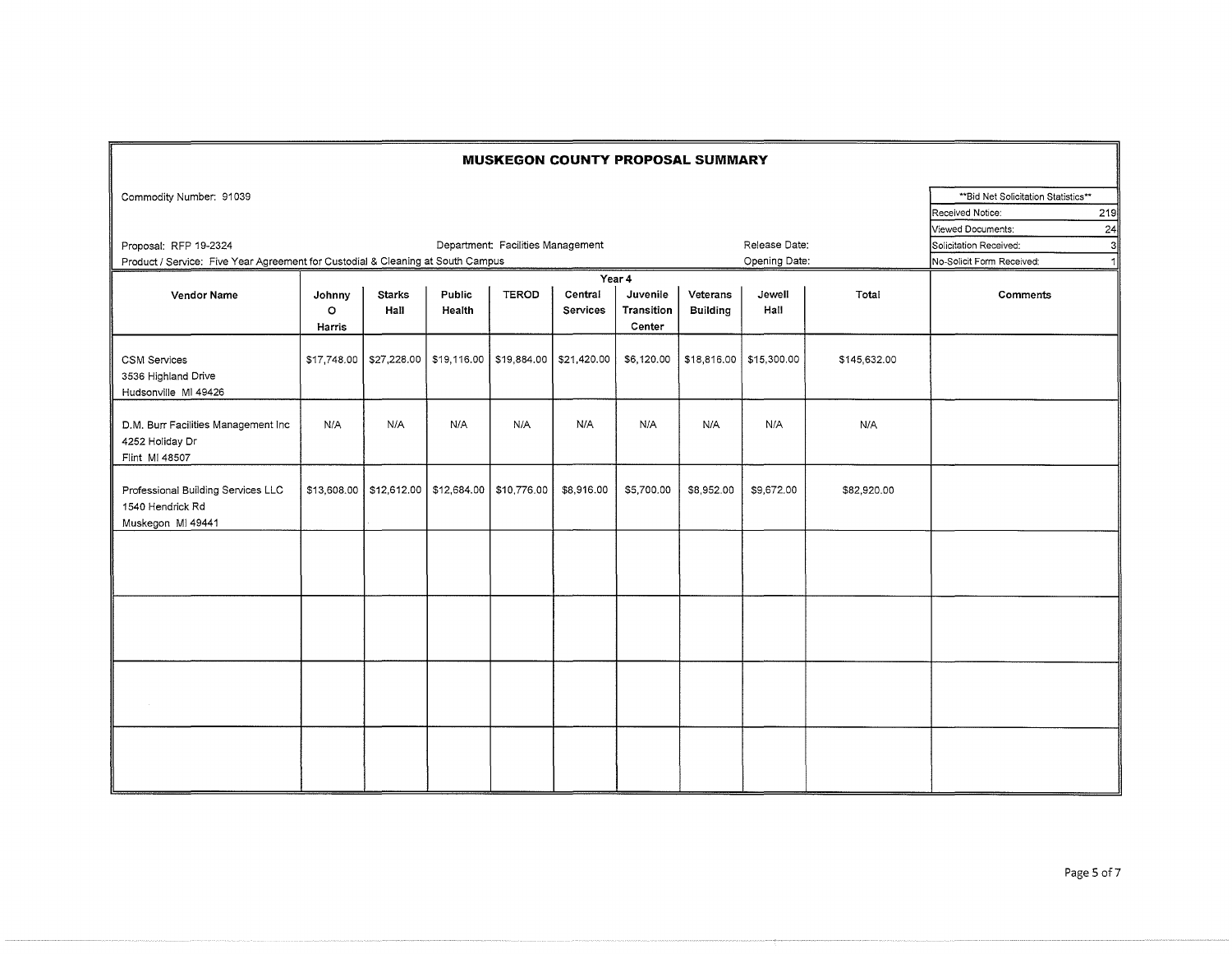| <b>MUSKEGON COUNTY PROPOSAL SUMMARY</b>                                         |                             |                        |                                                       |                                   |                                                                     |                                  |                             |                         |              |                                                                               |           |
|---------------------------------------------------------------------------------|-----------------------------|------------------------|-------------------------------------------------------|-----------------------------------|---------------------------------------------------------------------|----------------------------------|-----------------------------|-------------------------|--------------|-------------------------------------------------------------------------------|-----------|
| Commodity Number: 91039                                                         |                             |                        |                                                       |                                   |                                                                     |                                  |                             |                         |              | ** Bid Net Solicitation Statistics**<br>Received Notice:<br>Viewed Documents: | 219<br>24 |
| Proposal: RFP 19-2324                                                           | Release Date:               | Solicitation Received: | 3l                                                    |                                   |                                                                     |                                  |                             |                         |              |                                                                               |           |
| Product / Service: Five Year Agreement for Custodial & Cleaning at South Campus |                             |                        |                                                       | Department: Facilities Management |                                                                     |                                  |                             | Opening Date:           |              | No-Solicit Form Received:                                                     | 11        |
|                                                                                 |                             |                        |                                                       |                                   |                                                                     |                                  |                             |                         |              |                                                                               |           |
| <b>Vendor Name</b>                                                              | Johnny<br>$\circ$<br>Harris | <b>Starks</b><br>Hall  | Public<br>Health                                      | <b>TEROD</b>                      | Central<br>Services                                                 | Juvenile<br>Transition<br>Center | Veterans<br><b>Building</b> | Jewell<br>Hall          | Total        | <b>Comments</b>                                                               |           |
| <b>CSM Services</b><br>3536 Highland Drive<br>Hudsonville MI 49426              |                             |                        |                                                       |                                   | \$18,096.00   \$27,768.00   \$19,500.00   \$20,280.00   \$21,840.00 | \$6,240.00                       |                             | \$19,188.00 \$15,600.00 | \$148,512.00 |                                                                               |           |
| D.M. Burr Facilities Management Inc<br>4252 Holiday Dr<br>Flint MI 48507        | N/A                         | N/A                    | N/A                                                   | N/A                               | N/A                                                                 | N/A                              | N/A                         | N/A                     | N/A          |                                                                               |           |
| Professional Building Services LLC<br>1540 Hendrick Rd<br>Muskegon MI 49441     |                             |                        | \$13,608.00   \$12,612.00   \$12,684.00   \$10,776.00 |                                   | \$8,916.00                                                          | \$5,700.00                       | \$8,952.00                  | \$9,672.00              | \$82,920.00  |                                                                               |           |
|                                                                                 |                             |                        |                                                       |                                   |                                                                     |                                  |                             |                         |              |                                                                               |           |
|                                                                                 |                             |                        |                                                       |                                   |                                                                     |                                  |                             |                         |              |                                                                               |           |
|                                                                                 |                             |                        |                                                       |                                   |                                                                     |                                  |                             |                         |              |                                                                               |           |
|                                                                                 |                             |                        |                                                       |                                   |                                                                     |                                  |                             |                         |              |                                                                               |           |

 $\sim$